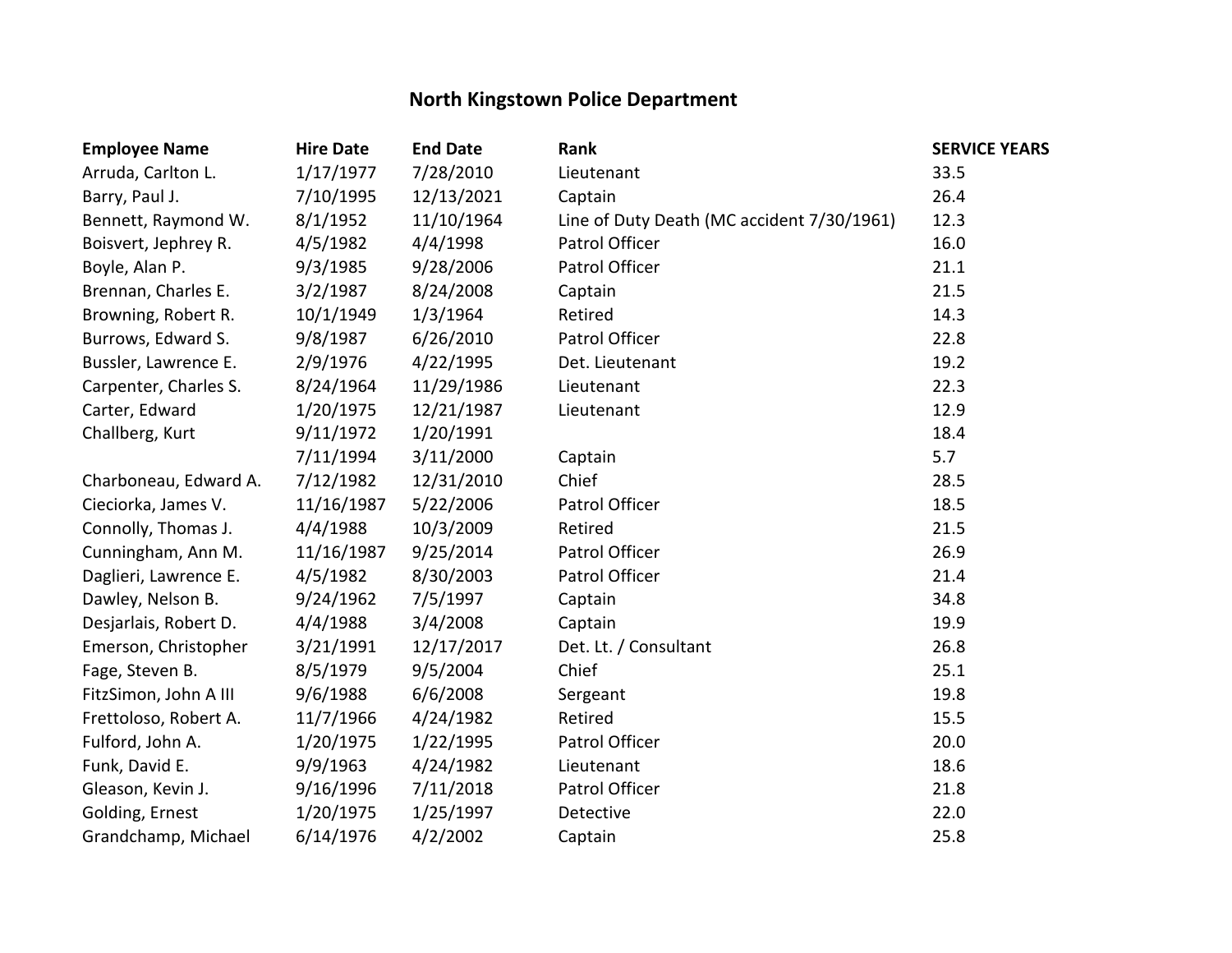| Hart, Joseph P.          | 9/6/1988   | 9/30/2018  | Lieutenant      | 30.1 |
|--------------------------|------------|------------|-----------------|------|
| Hazard, Robert W.        | 11/4/1991  | 6/29/2012  | Detective       | 20.7 |
| Hazel, Thomas H.         | 6/9/1957   | 7/5/1983   | Dep. Chief      | 26.1 |
| Heise, Frederick J.      | 12/16/1971 | 5/16/1997  | Captain         | 25.4 |
| Hinkley, John            | 8/28/1973  | 7/7/1983   | Retired         | 9.9  |
| Johnson, Stuart D.       | 7/12/1982  | 5/27/2005  | Detective       | 22.9 |
| Kennett, Stuart A.       | 8/1/1965   | 3/4/1987   | Lieutenant      | 21.6 |
| Kingston, John A.        | 6/30/1978  | 10/1/2000  | Lieutenant      | 22.3 |
| Leyden, John J.          | 7/31/1983  | 3/31/1994  | Chief           | 10.7 |
| MacKelvie, Robert D. Jr. | 4/16/1951  | 3/6/1970   | Retired         | 18.9 |
| Maguire, Mark G.         | 5/3/1987   | 6/16/2007  | Patrol Officer  | 20.1 |
| Markham, Harold W.       | 9/9/1963   | 10/31/1980 | Retiree         | 17.2 |
| Marsh, Timothy I         | 6/14/1976  | 8/1/2006   | Sergeant        | 30.2 |
| McCall, Michael          | 10/11/1977 | 3/22/2002  | Detective       | 24.5 |
| McElhaney, Frederick J.  | 6/1/1941   | 3/1/1960   | Retired         | 18.8 |
| McKnight, Frank          | 1/20/1975  | 4/23/2002  | Lieutenant      | 27.3 |
| Menke, Richard           | 12/22/1960 | 1/22/1982  | Sergeant        | 21.1 |
| Molis, Ronald J.         | 2/9/1976   | 4/14/2004  | Patrol Officer  | 28.2 |
| Moon, Burton W.          | 6/1/1947   | 6/22/1973  | Chief           | 26.1 |
| Mulligan, Thomas J.      | 9/3/1985   | 3/2/2017   | Chief / TM      | 31.5 |
| Murphy, John P.          | 3/12/1990  | 6/25/2010  | Lieutenant      | 20.3 |
| Narciso, Louis J.        | 9/14/1965  | 6/8/1983   | Det. Lieutenant | 17.7 |
| Nickelson, Benjamin E.   | 1/20/1975  | 10/10/1982 |                 | 7.7  |
|                          | 9/28/1983  | 7/17/1994  | Patrol Officer  | 10.8 |
| Nordquist, Alvin E.      | 2/16/1976  | 12/18/1983 | Chief           | 7.8  |
| Odell, Chalres E.        | 9/24/1962  | 3/25/1983  | Captain         | 20.5 |
| Ormond, Daniel G.        | 8/28/1989  | 7/28/2010  | Sergeant        | 20.9 |
| Proulx, Donald R.        | 1/5/1970   | 2/6/1986   | Retired         | 16.1 |
| Roberto, Anthony         | 9/13/1971  | 12/29/2001 | Lieutenant      | 30.3 |
| Ryan, James M.           | 1/5/1970   | 12/10/1982 | Detective       | 12.9 |
| Sheehan, Leonard J.      | 12/13/1982 | 1/20/2003  | Patrol Officer  | 20.1 |
| Smith, Raymond O.        | 5/1/1949   | 5/20/1972  | Retired         | 23.1 |
| St. Onge, Steven D.      | 2/1/1988   | 8/21/2021  | Deputy Chief    | 33.6 |